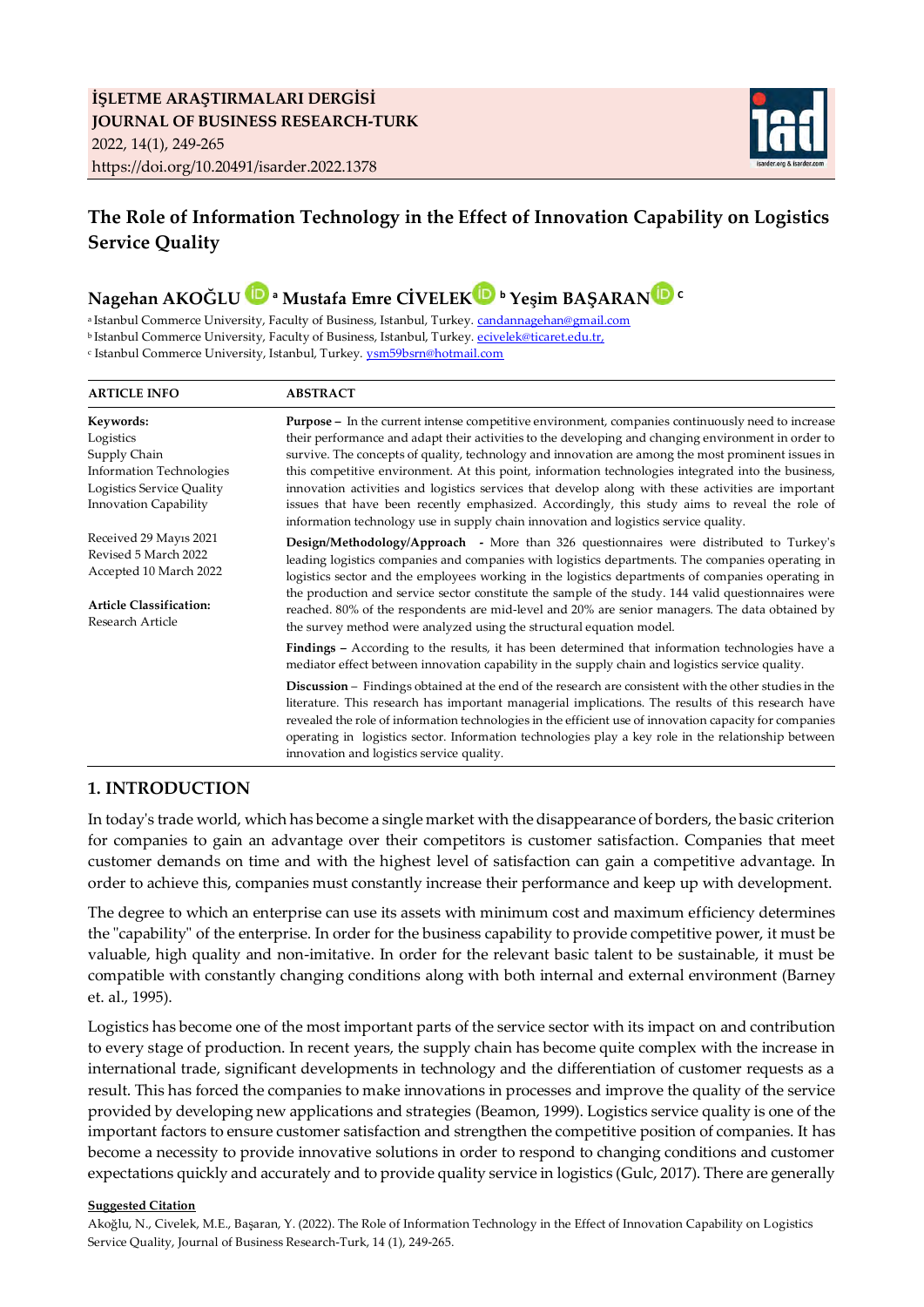technological innovations in logistics sector. Innovations and developments in information and communication technologies enable companies to increase their service quality and offer the most accurate solutions in response to customer demands (Eriş, 2008).

Today, businesses are in the race to improve themselves in order to gain superiority against their competitors in the global competitive environment. Therefore, they are trying to develop their innovative abilities to be faster and more flexible in order to meet the expectations of the market (Gunasekaran and Ngai, 2004). Today's society continues its existence as an information society. Supply chain members that want to increase customer satisfaction in the information society need information technologies to make innovative applications. The innovativeness of the chain members makes their use of technology compulsory. Businesses can continue their activities by overcoming time differences and distances thanks to information technologies (Akın, 1998). Therefore, the understanding of innovation pushes businesses to use information technologies.

In the current market, when a company confronts an innovative competitor, it may try to engage in an innovative attitude reflexively in order to compete, maintain or even increase its market share. Therefore, it may consider integrating information technologies into its processes, technological development and differentiation (Bommer and Jalajas, 2002). The necessity of being innovative in order to compete by adapting to the times will push the company to use information technologies. Or it will be inevitable for the other members of the chain to integrate with this technology in order for the information technologies owned by one of the chain members to benefit throughout the service offered. Therefore, the information technology spreads throughout the chain.

Quality is also a critical determinant of competitiveness in all areas of production and service. It is a differentiator that allows organizations to differentiate from their competitors and become preferred. As in all services, quality has a very important place in logistics service. The reason for this is that logistics plays a role in strategic decisions that will affect long-term performance, and it is one of the main sources of customer satisfaction with the ability to directly affect profit and overall organizational performance (Waters, 2003). Logistics service quality is the result obtained by comparing the service buyer's expectations from the service provider in logistics services and the perception resulting from the service. For this reason, it is very important for a quality in logistics service to fully understand the expectations of the buyer and perform accordingly (Campos and No´brega, 2009). With the understanding of the importance of logistics activities in business success and the realization of their effects on the overall performance of the company, the importance given to logistics services and the tendencies of specialization in this field have increased day by day.

Information technologies have enabled companies to make better decisions, improve their processes, and thus produce higher quality products and services. They have also improved firms' ability to collect, analyze and share information. They further have ensured that all processes to be faster and more error-free. In the dynamic and competitive market we are in, it has become an inevitable obligation for companies to obtain information quickly and accurately, interpret it and make the fastest and most correct decision possible as a result of the data obtained in order to continue their existence. Logistics is one of the most important links of the supply chain. Logistics service quality also emerges as a strategically important concept that enables differentiation among suppliers (Gotzamani et.al., 2010). Increasing the service quality in logistics is one of the issues that has recently been emphasized due to its strategic importance. One of the most important criteria in order to increase the quality of logistics service, to adapt the services to time and environment, and to bring profit accordingly, is the adoption of the understanding of innovation and innovativeness.

Meeting customer demands effectively depends on the speed and flexibility of logistics systems (Wisner, 2003). It is information and communication technologies that provide speed, flexibility and efficiency to logistics systems. Developments in information and communication technologies have had a positive effect on speed, efficiency, flexibility and, consequently, on the field of service quality (Papazoglou and Tsalgatidou, 2000). The use of information technologies enables more efficient and faster flow of products, information and money among supply chain members, increasing the quality of production and service processes (Dong et. al., 2009).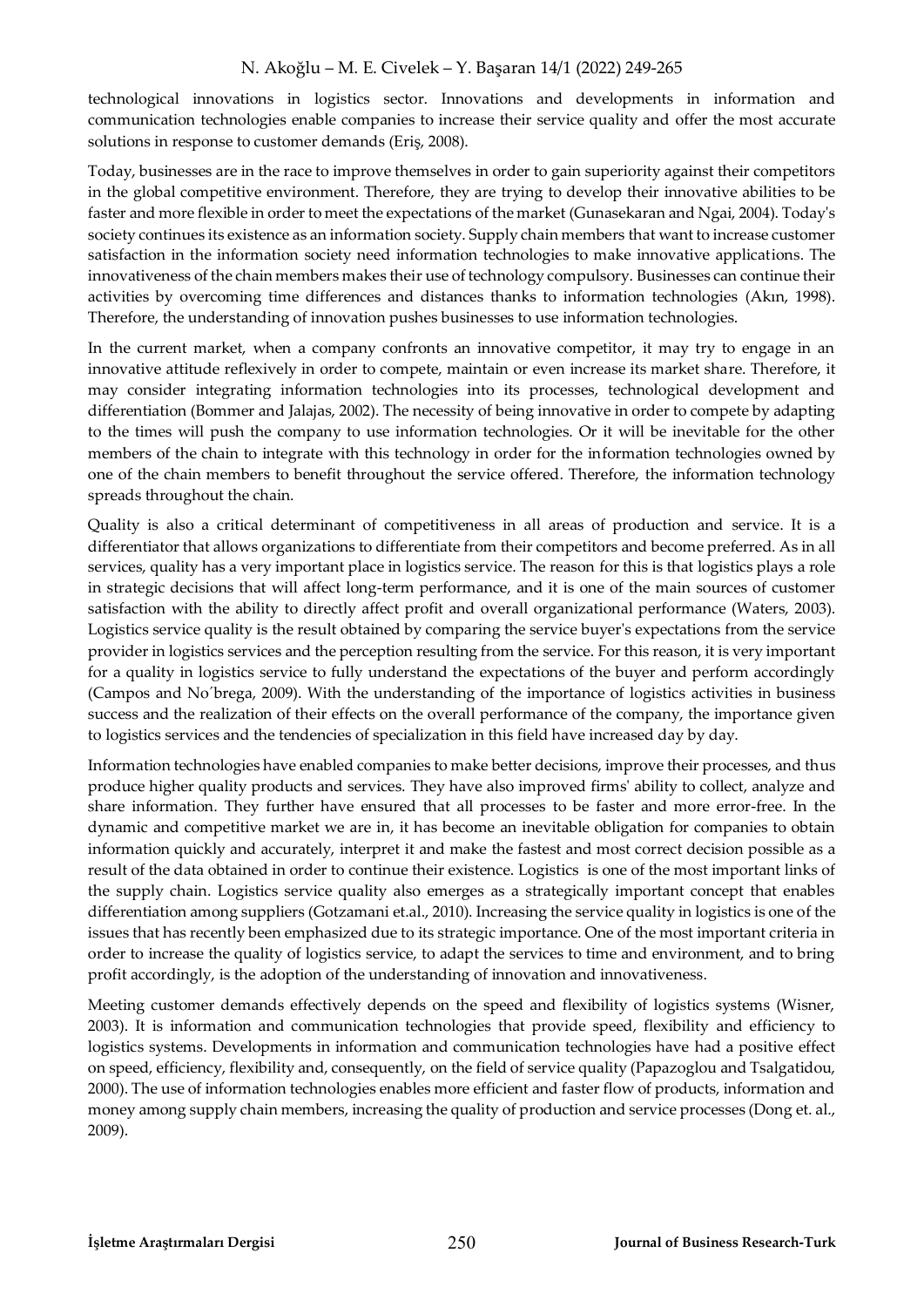Many of the developments occurring in the logistics sector are due to the improvement effect of information technology development, use and performance (Bowersox and Daugherty, 1995). With the increase of trade, more information, material and service flow is needed, and all processes have become more complex. Technological developments have solved this complexity, providing better quality of logistics service and increasing the quality (Demir, 2013). However, with the increasing trade and competition, companies have started to have reservations about responding to customer demands in the fastest and most accurate way. Firms are faced with the necessity of making technology investments in order to adapt to the developments. However, this brings about serious costs with it. In this direction, companies have turned to outsourcing in order to avoid large investments that cause serious costs and to increase the quality of their activities. Today, many companies find that the logistics activities are carried out by third party logistics companies with higher quality and lower cost (Dougherty et. al., 1996). Accordingly, this study aims to demonstrate the role of information technology use in supply chain innovation and logistics service quality.

### **2. BACKGROUND**

Looking at the development of societies, it will be clearly seen that there is a continuous transformation with time. The main reason for this transformation has been the innovations and innovative understanding. Schumpeter defined the word "innovation" as the economic driver of the competitiveness of the firm. While Schumpeter first defined innovation as the creative destruction process that supports economic development, then he expressed it as an accumulation of creativity that provides growth and development for the company and offers a competitive advantage with inimitable knowledge in technological fields. (Schumpeter, 1942)

Innovativeness in the dictionary is defined as "the state of being innovative"(Turkish Language Association Dictionaries). Hurley and Hult (1998) defined innovation for firms as being open to new ideas and making it a part of the company structure. Innovation is an evolutionary process for firms and can find its existence as a new product, a new service, a new system and a new policy. From an innovative business approach, innovation should be perceived not as a one-off activity, but as one that will continue continuously throughout the existence of the company (Damanpour, 1987).

Increasing trade with globalization has led to the dynamization of the market structure and uncertainties in consumer demands. Consumers now have more information, choice and, accordingly, dominance. This has made it necessary for companies to adapt to the developing environment and offer innovative applications, products and services that will be the reasons for preference. Otherwise, it will not be possible for companies to survive in an intensely competitive environment (Butz and Goodstein, 1996).

Christopher (1993) was the first author to describe logistics innovation as a competitive strategy, a reference for logistics innovation. Logistics innovation is new applications and processes on delivery and related activities (Gao et.al., 2017). Innovation enables companies to increase the quality of products and services, compete in global markets and minimize costs (Uzun, 2001). With the increasing need of societies for service activities, the issue of innovation has become one of the most important issues in service sector (Toivonen andTuominen, 2009).

Many studies about the effects of innovation on firm performance have been conducted from past to present. The first of these studies is the study by Schumpeter (1934), where he stated that the newly launched products directly entered the market, which provided companies with high profits. According to the study, although profit rates decrease day by day due to competition, the profitability of companies that maintain their innovation and continue to offer innovative products to the market will also be permanent.

Jiménez-Jimenez et al. (2008) aimed to determine the relationship between market orientation, organizational learning, innovativeness and performance. According to the results obtained, it was determined that firms should adopt the innovation approach for performance increases, and innovation mediates the relationship between market orientation, organizational learning and firm performance. Afuah (2009) argued that the reasons for companies to adopt the innovation approach are their desire to increase their competitiveness in the market, their growth and financial development expectations. In the study conducted by Bigliardi (2013), it was concluded that the innovation levels of small and medium enterprises (SMEs) have an increasing effect on their financial performance.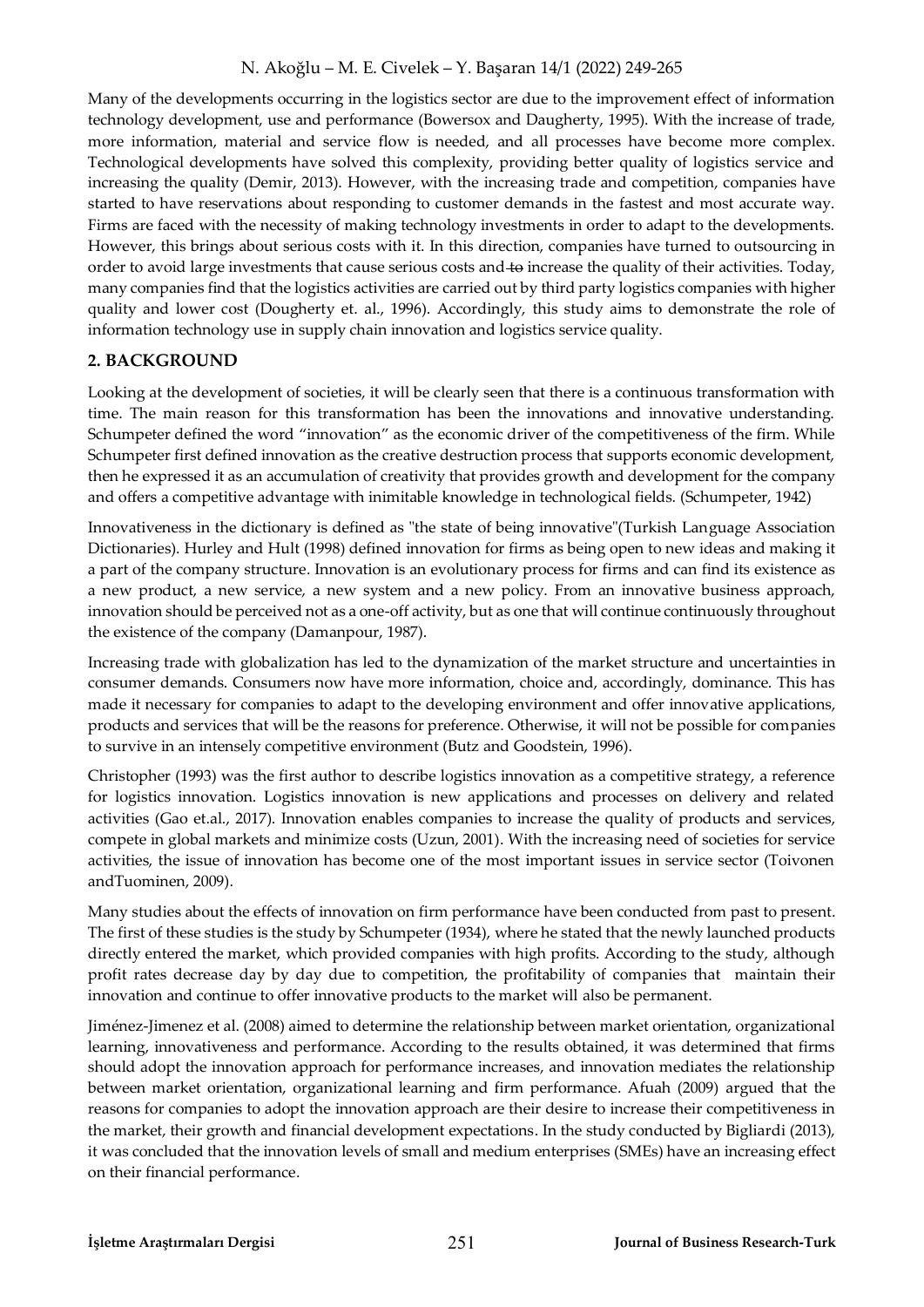Nowadays, not only manufacturing companies but also service companies have started to see quality service as a must for success. In the world-wide market and under conditions marked by increasing competition with each passing day, increasing the service quality by providing customer-oriented service with the priority of customer satisfaction are also the main goals of service businesses. Since all logistics activities are services, all logistics processes should be evaluated in the light of service quality. Logistics service quality has an everincreasing importance due to its ability to directly affect customer satisfaction, thus profit and the performance of the entire organization (Waters, 2003).

The measurement of service quality in logistics service is easier than in service sectors where perception is more relative. The best example to be given for the sectors where the relative perception is higher will be personal care services. Here, the understanding of quality may vary greatly from person to person. However, due to the structure of the logistics service, it is more related to the perception of time, place, undamagedness and reliability of the transported product. And as long as these factors are properly provided, satisfaction in the service is likely to be achieved. However, of course, these perceptions are not the only determinants of the logistics service quality. Many different perception factors such as the relations between the business and the consumer, the different expectations of the consumer, the exchange of information, correct communication and accessibility will come into play that will affect the quality of logistics services.

Yang et al. (2009) argued that logistics service capability has a positive effect on firm performance. Another study conducted by Azevedo et al. (2007) investigated the effect of logistics activities on business performance in industrial enterprises. Stock control, handling, packaging, picking and storage are the logistics activities that are examined on a study basis. According to the results, it was observed that the processes and practices developed within the scope of logistics activities had an impact on the business performance, primarily on costs. It is concluded that inventory control is also a highly influential factor on business performance. Additionally, Aslan et al. (2018) argued that the quality of logistics service significantly affects logistics and firm performance in a positive direction.

With the realization of the importance of service quality in the field of logistics, factors affecting the service quality have started to be investigated (Zakaria et.al. ,2010). Mentzer et al. (1999) adapted the service quality models created by Parasuraman et al. (1985) and Grönroos (1984) to the field of logistics. As a result of that study, they determined the quality of information, order procedure, order delivery quantity, timing, order accuracy, order quality, order status, incorrect order processing and personnel connection quality as the dimensions of logistics service quality. Nowadays, it has become a necessity to make use of information technologies in order to realize each of these dimensions in the most effective, correct and fastest way. Otherwise, it will be inevitable to fall behind in the competition and even disappear from the market due to not being able to keep up with the quality and speed of companies using information technologies.

Information technologies constitute the basis of today's information economy by providing speed and gain by overcoming the difficulties encountered in traditional systems (Ollo-López & Aramendía-Muneta, 2012). Information technology resources owned by companies can be shown as a source of competitive power for companies in the long run (Keen, 1993). Even today, many companies cannot continue their activities without technology and computer systems. A significant number of companies relies on and need information technologies in order to maintain their activities and competitive advantages (Barnatt, 1996). In other words, information technologies emerge as one of the most important competitive weapons in the current dynamic competitive environment (Porter, 1985).

Information technologies are preferred by companies in order to gain a competitive advantage over their competitors, improve business methods and make them efficient, provide new business areas and increase performance as a result of all these developments (Peppard, 1993). Information technologies provide companies with time and efficiency. They also enable fast and accurate acquisition of information and its transfer between necessary resources, enabling efficient and low-cost procurement practices in the supply chain and ensuring the integration of the entire process (Bharadwaj, 2000). Companies can reduce unnecessary activities and increase their quality standards thanks to the information technologies they use. In this way, they gain the ability to respond to customer demands and expectations in a faster and more accurate manner (Han et.al., 2009).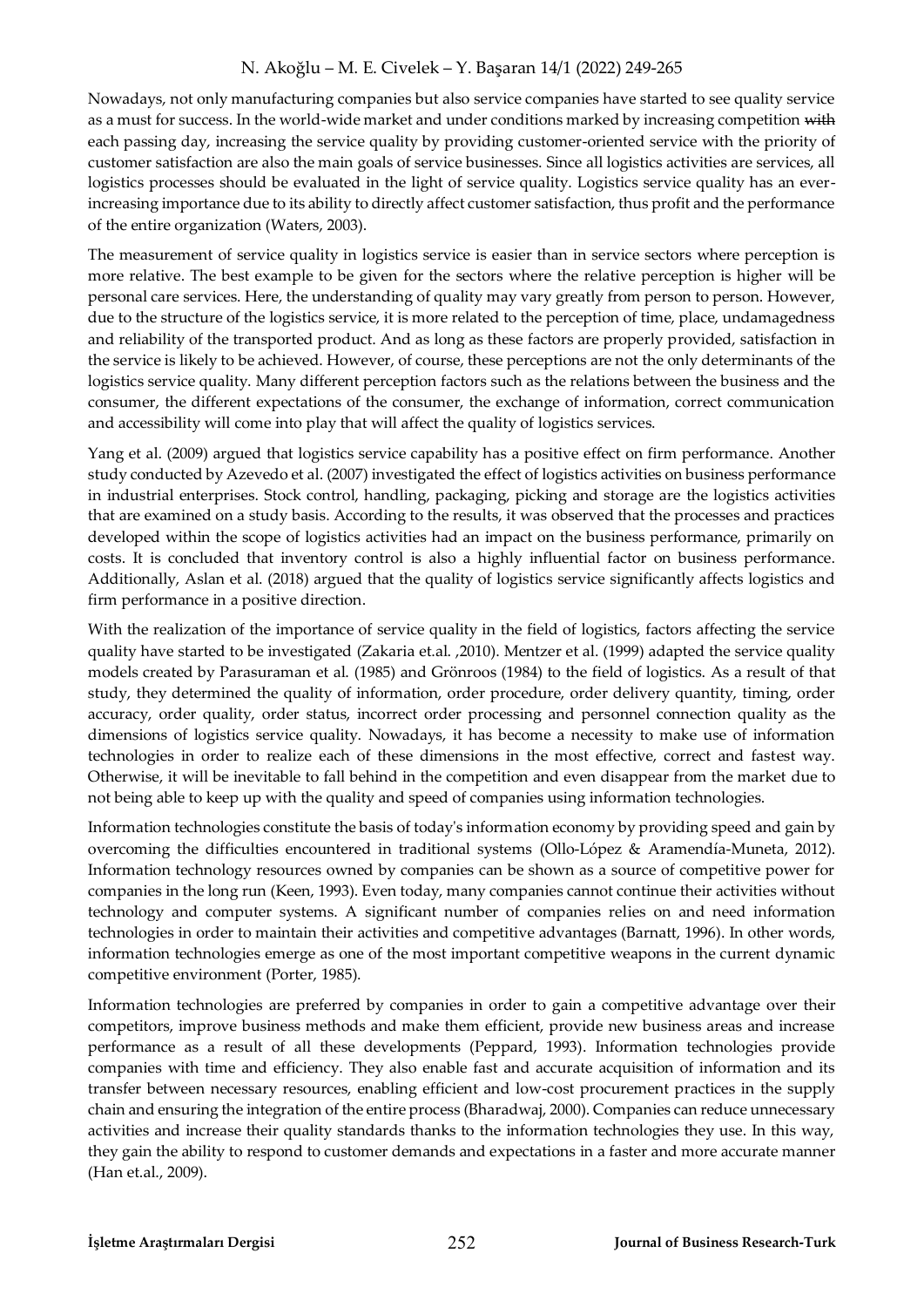Various studies have been conducted to investigate the effects of information technologies on firm performance, but there are not enough studies showing that there are strong connections between them. The uncertainty in detecting this link is known as the "efficiency paradox". According to the efficiency paradox, information technologies do not affect performance positively for every company and for all times. This is a phenomenon that can change depending on the situation and time (Silva, 2001).

Porter and Millar (1985) stated that information technologies lead companies to new areas that will provide a competitive advantage and companies can gain a distinctive advantage with new opportunities. Lau and Tokutsu (1992) investigated the effects of information technology investments on America's economic growth between 1960 and 1990. During this period, they reached the conclusion that half of the economic growth in America was achieved through the information technology investments. Gray et. al. (2000) concluded that there is a positive relationship between the use of information technology, organizational characteristics and firm performance in their studies. According to the study, as companies adopt a customer-oriented approach, they attach more importance to innovation activities as well as development, and these developments, in turn, affect the performance of the company positively.

Bresnahan et. al. (2002) stated in his study that using information technologies and human resources simultaneously and in an integrated structure will result in an improvement in firm performance. Matolcsy et al. (2005) investigated the economic benefits of using information technology and found that information technology applications provide economic contribution to companies. Jin-bo et al. (2006) argued that advanced information and production technologies will produce positive results for companies in the areas of operational performance, organizational and managerial performance. Savitskie (2007) concluded that the use of information technology in logistics has a positive effect on overall firm performance in the field of logistics. Manochehri et.al. (2012) argued that the use of information technology has many benefits such as providing more advantages for companies, efficiency and ease of financial transaction and overcoming commercial problems. DeGroote and Marx (2013) stated that information technologies reduce costs and, accordingly, increase agility by improving the ability to return to consumer demands faster and with a higher quality, which has a positive effect on the overall firm performance. Kearns and Lederer (2003), Santhanam and Hartono (2003) and Bharadwaj (2000) have argued that information technologies have a direct impact on the financial performance of companies.

## **3. HYPOTHESIS DEVELOPMENT**

## **3.1. Innovation Capability positively affects Information Technology**

Porter (1991) stated that companies gain a competitive advantage through innovation. The author described innovations as new technologies and new ways of doing business. Lumpkin and Gregory (1996) stated that innovation consists of new ideas, experiences and creative processes that can result in new products, services and technologies. Galanakis (2001) stated that innovation and creativity are identified with each other, and innovative applications include developing new products, services, and ideas by using information technologies. Babacan and Onat (2002) argued that innovativeness and creativity changed market conditions and caused new habits for consumers. They stated that information technologies are an important factor in providing innovative solutions to changing consumer demands. Hübner (2007) stated that innovation strategies guide the advancement of technology. Dodgson et al. (2008) maintained that all technological activities are managed by innovation strategies.

**H1:** Innovation Capability positively affects Information Technology.

## **3.2. Information Technology positively affects Logistics Service Quality.**

Lalonde and Master (1994) argued that the use of information technologies affects the logistics process positively. Benjamin and Wigand (1995), advocated that facilitating the cooperation between the parties in logistics operation processes, providing a better quality service by providing correct communication and information flow between the supply chain partners are among the most important effects of information technologies on logistics service quality. Closs et al. (1997) put forth that information technologies increase the overall firm performance, increase the quality of logistics service and cause a decrease in costs. Christopher (1998) argued that information technologies are a driving force for logistics strategy. Prahalad and Krishnan (1999) stated that one of the most important factors for an effective logistics service quality is information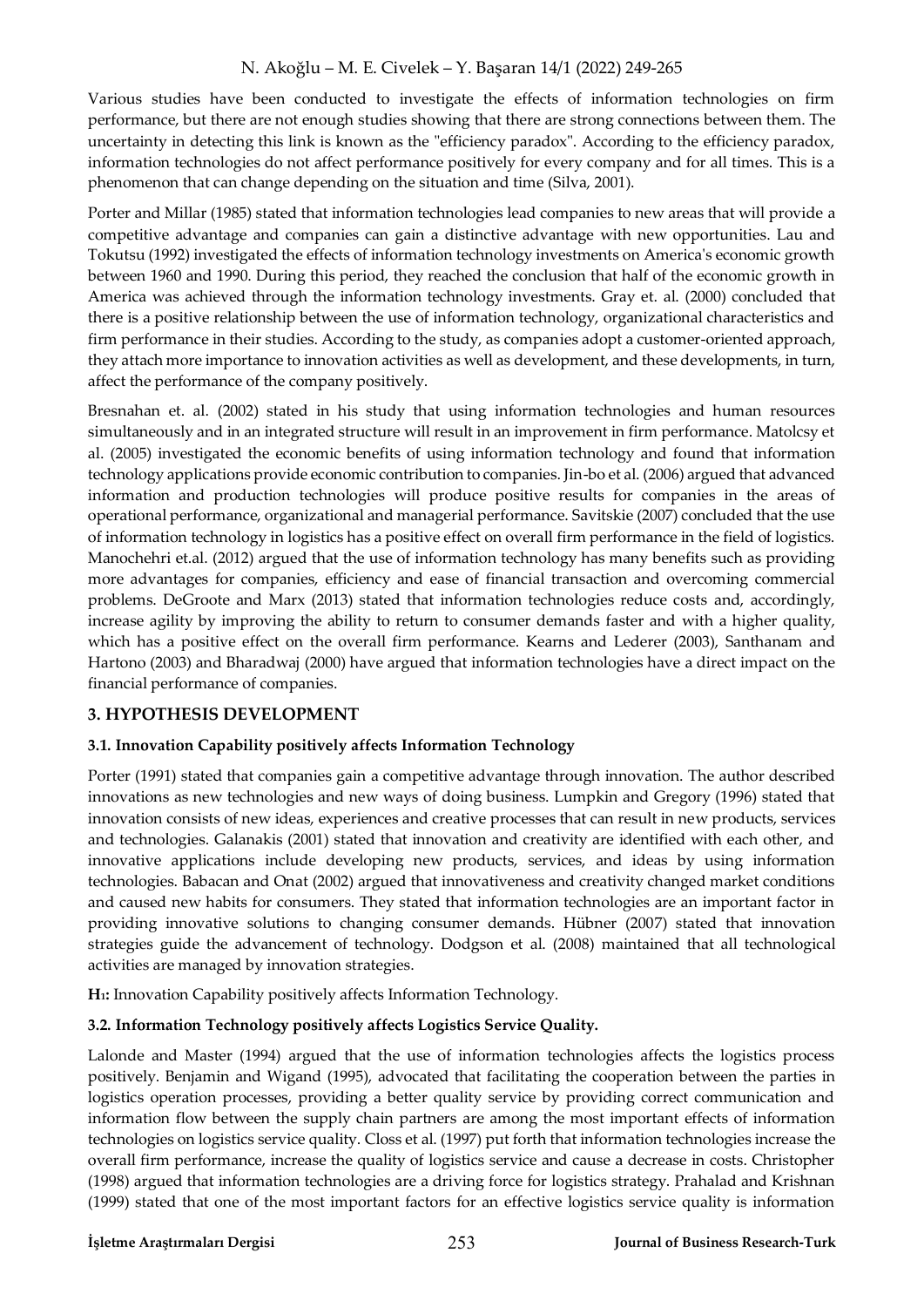technology systems. Founou (2002) claimed that the use of information technologies in the logistics sector increases efficiency and competitiveness. Krauth et al. (2005) investigated the performance indicators that affect the logistics service performance. Their study has shown efficiency, productivity, customer satisfaction and the ability to use information technologies as the main performance criteria. Bienstock et al. (2008) argued that one of the most important factors of effective logistics services is adequate information technology systems. They stated that the logistics operations of information technologies facilitate the cooperation of supply chain members. Han et al. (2009) argued that companies can integrate processes with information technologies, increase quality by eliminating unnecessary activities, and thus, ensure customer satisfaction. According to Tadejko (2015), logistics information systems contribute to the development of logistics activities.

**H2:** Information Technology positively affects Logistics Service Quality.

**H2a:** Information Technology positively affects Personnel Contact Quality.

**H2b:** Information Technology positively affects Order Fulfilment Quality.

**H2c:** Information Technology positively affects Information Quality.

**H2d:** Information Technology positively affects Social Responsibility.

#### **3.3. Innovation Capability positively affects Logistics Service Quality.**

Zhao and Wang (2010) stated that while manufacturing companies adopt an innovative understanding in their products and processes, all members in the supply chain should adopt this understanding in order to achieve maximum efficiency. In order to benefit from the innovative application of a manufacturing enterprise at the maximum level, service businesses that provide that service to customers should also be integrated into this innovation. In this sense, the issue of innovation in the logistics sector has started to gain importance. Glenn et al. (2005) stated in their study that logistics innovation affects service quality positively. Wallenburg (2009) mentioned the importance of innovation and service difference for logistics businesses but stated that logistics companies have significant deficiencies in this regard. (Bolton et al. (2007) stated that innovative practices will improve logistics services and provide a competitive power by strengthening customer relations. Burmanoğlu (2012) stated that logistics services are a value providing element in supply chain management. Innovative developments in chain links will increase the logistics performance and service quality. Götberg and Lindberg (2016) stated that for an effective supply chain, integration and strong cooperation should be ensured among all the rings in the chain. In this way, they argued that the innovations made in the whole chain and the innovative understanding of all rings of the chain will increase the quality and effectiveness of the services offered and reduce the costs.

**H3:** Innovation Capability positively affects Logistics Service Quality.

**H3a:** Innovation Capability positively affects Personnel Contact Quality.

**H3b:** Innovation Capability positively affects Order Fulfilment Quality.

**H3c:** Innovation Capability positively affects Information Quality.

**H3d:** Innovation Capability positively affects Social Responsibility.

**H4:** Information Technology plays a mediator role in the relationship between Innovation Capability and Logistics Service Quality.

**H4a:** Information Technology plays a mediator role in the relationship between Innovation Capability and Personnel Contact Quality.

**H4b:** Information Technology plays a mediator role in the relationship between Innovation Capability and Order Fulfilment Quality.

**H4c:** Information Technology plays a mediator role in the relationship between Innovation Capability and Information Quality.

**H4d:** Information Technology plays a mediator role in the relationship between Innovation Capability and Social Responsibility.

The conceptual research model shown in Figure 1 aims to explore the role of information technology in the relationship between innovation capability and logistics service quality.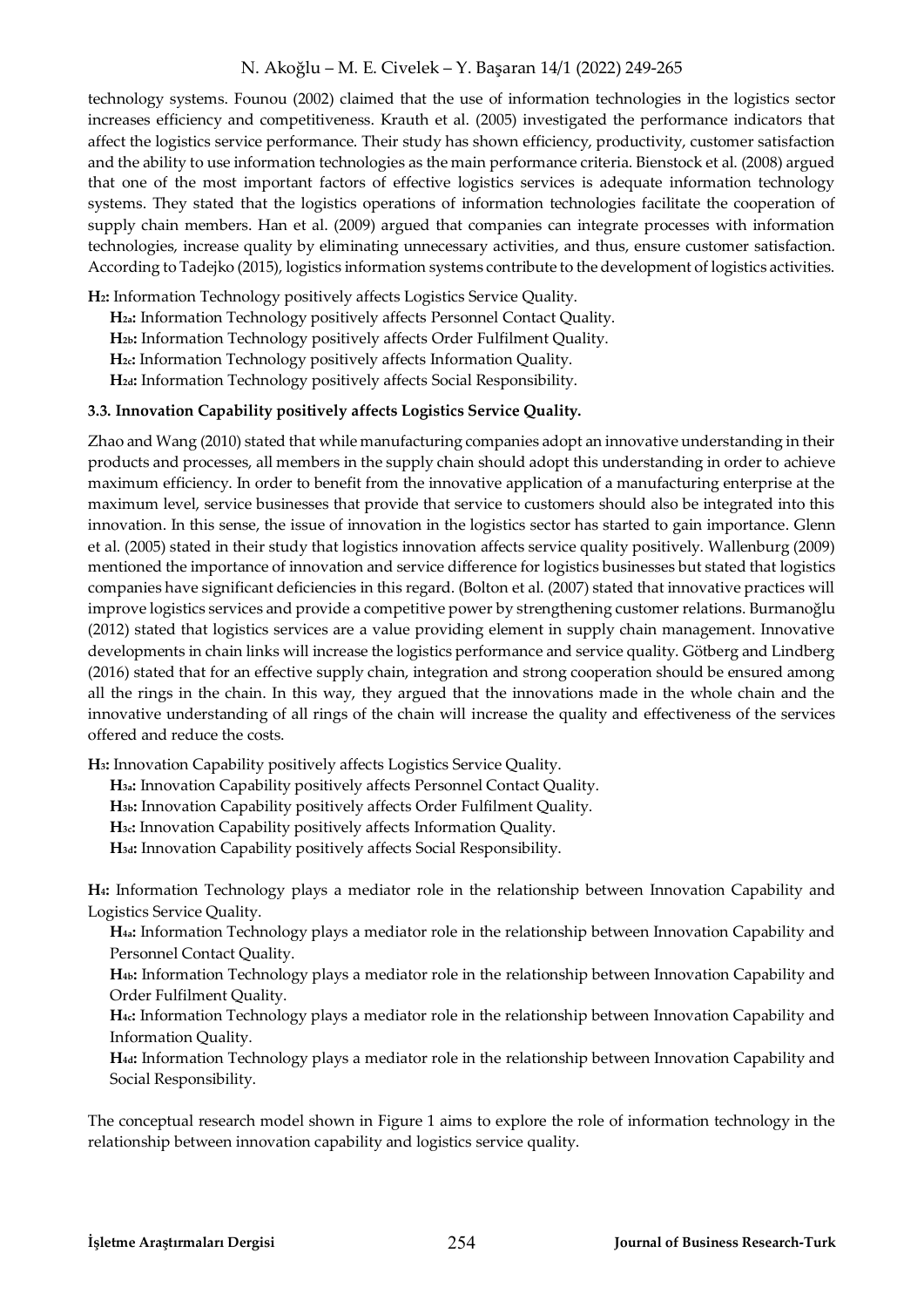N. Akoğlu – M. E. Civelek – Y. Başaran 14/1 (2022) 249-265



**Figure 1.** Conceptual Research Model

## **4. METHODOLOGY**

In the confirmatory factor analysis, the theoretically predetermined factor structure is confirmed by the current data. In other words, in the confirmatory factor analysis, which factor will be loaded on an observed variable is predetermined. By means of the confirmatory factor analysis, previously discovered scales are confirmed again with the collected data. To test the above hypotheses in this research, the structural equation modeling method (SEM) was used to analyze the mediator role of information technology in the relationship between innovation capability and logistics service quality. SEM is a very useful method to analyze highly complex multiple variable models and to reveal direct and indirect relationships between variables. Therefore, this method has been chosen to test the research hypotheses. This is a multivariate analysis method that allows the hypothesis in the conceptual model to be tested together, and direct and indirect relationships to be measured within a single model (Meydan & Şen, 2011). Moreover, it is the method that minimizes measurement errors compared to traditional methods (Byrne, 2010) (Fornell and Larcker, 1981). AMOS and SPSS statistics programs were used for the analyses. According to Baron and Kenny method, three different models are developed to reveal the mediator variable in the relationship between independent and dependent variables. The reason for this is to decompose the expected effects between dependent, independent and mediator variables (Baron and Kenny, 1986). In the first model, the direct effect between the dependent and independent variables is measured. In the second model, the relationship between the independent variable and the mediator variable is measured. In the third model, the effects among all the variables of the conceptual model are measured simultaneously. The fit indices for all the models are taken into consideration separately. Subsequently, standardized coefficients in three different models are compared. During the comparison, it is evaluated how the significant relationship between dependent variable and independent variable changes when the mediator variable is added to the model (Civelek, 2018).

## **4.1 Measures and Sampling**

The scales taken from the prior studies were utilized to measure the constructs. To measure Innovation Capability, the scales adopted by Panayides ve Lun (2009) were used. Similarly, the scales taken from and developed by Bienstock & Royne (2010), which were adapted to Turkish by Aslan.H., Taşçı. H., Yıldız.B. (2018) were used to measure information technology.

More than 326 having been distributed, 144 valid questionnaires were collected from different leading logistics companies in Turkey by employing convenience voluntary response sampling method. The data of the survey of the research were collected between 20.10.2019 and 22.12.2019. Employees who work at logistics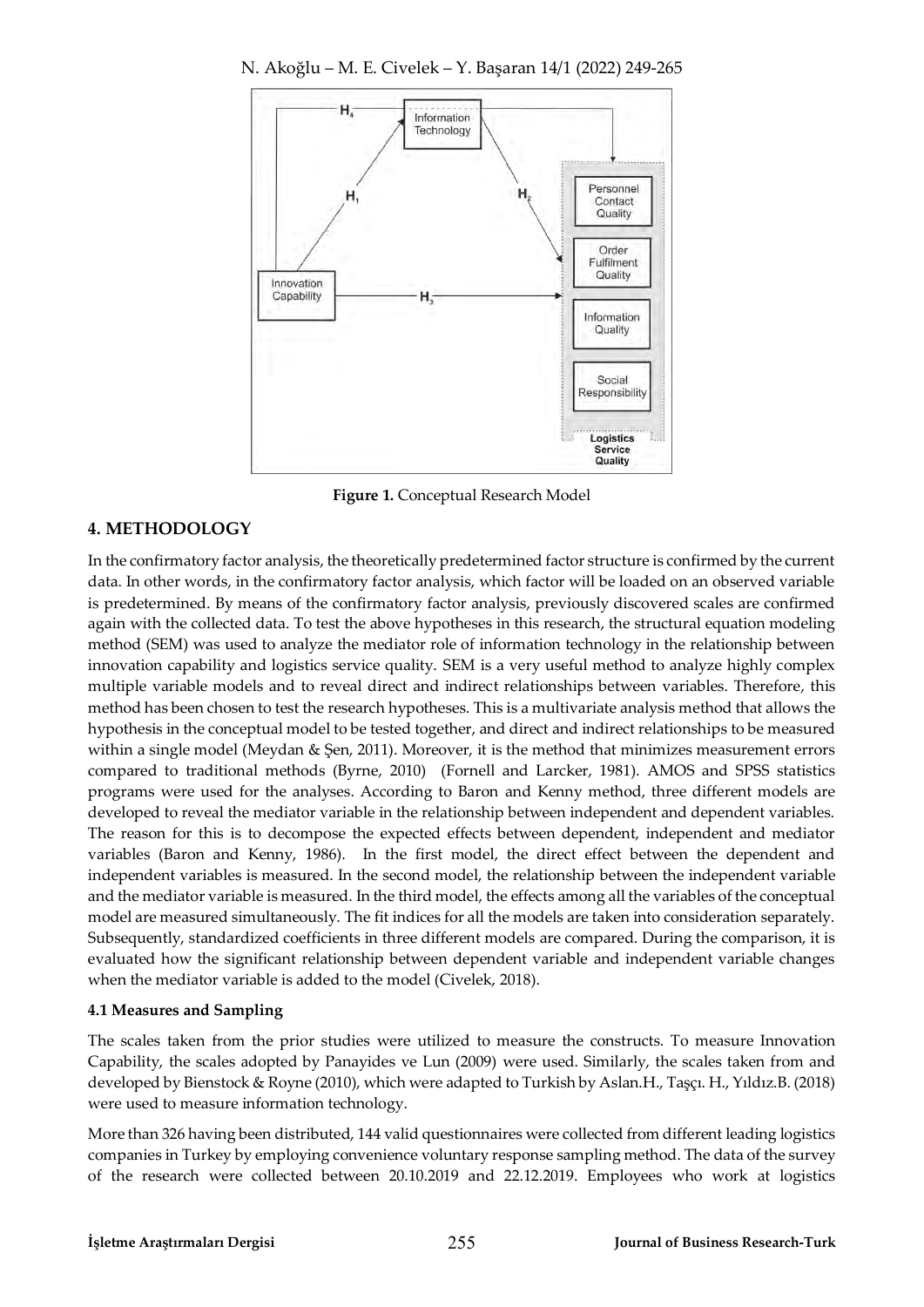departments of the companies make up the sample subjects of the study. %80 of the respondents are middle level and %20 are top level managers.

The dimension of the firm performance was measured with the 15-question scale that Akgün et al. (2009) received from Ellinger et al. (2002) and developed in Turkey. The logistics service quality dimension was measured with a 21-question scale developed by Thai (2013).

The majority of the companies participating in the survey operate in service sector with a rate of 52%. 51% of the companies that the participants work with have more than 250 employees and 63% of them have annual sales figures amounting over 10 million TL. 80% of the respondents are employed in mid-level management positions in their companies, 67% are university graduates and 24% have a master's degree.

### **4.2 Construct Validity and Reliability**

CFA was conducted in order to detect the convergent validity (Anderson & Gerbing, 1988, 414). The confirmatory factor analysis (CFA) was carried out for the 25 purified items following the process of the principle component analysis. CFA model fit indicators reach adequate degree: χ2/DF =1.889, CFI=0.939, IFI=0.940, RMSEA= 0.079. CMIN is the Likelihood Ratio Chi-Square analysis and indicate the conformity between the acquired model and initial model. According to the outcomes of the CFA analysis, as presented in Table 1, the standardized loads of each item have been obtained larger than 0.5 and significant.  $\chi$ 2/DF and other fit indices have been found in the acceptable levels (Civelek, 2018).

| Table 1. Confirmatory Factor Analysis Results |                |              |                |  |  |
|-----------------------------------------------|----------------|--------------|----------------|--|--|
| Variables                                     | Items          | Standardized | Unstandardized |  |  |
|                                               |                | Factor Loads | Factor Loads   |  |  |
|                                               | PCQ0431        | 0.840        | $\mathbf{1}$   |  |  |
| <b>Personnel Contact Quality</b>              | PCQ0128        | 0.817        | 0.917          |  |  |
| (PCQ)                                         | PCQ0330        | 0.901        | 1.042          |  |  |
|                                               | PCQ0229        | 0.908        | 1.120          |  |  |
|                                               | OFQ0136        | 0.832        | $\mathbf{1}$   |  |  |
| Order Fulfilment Quality<br>(OFQ)             | OFQ0439        | 0.813        | 0.896          |  |  |
|                                               | <b>OFQ0237</b> | 0.833        | 1.037          |  |  |
|                                               | <b>INQ0233</b> | 0.835        | 1              |  |  |
| <b>Information Quality</b><br>(INQ)           | <b>INQ0334</b> | 0.798        | 0.887          |  |  |
|                                               | <b>INQ0132</b> | 0.777        | 0.835          |  |  |
|                                               | <b>SCR0246</b> | 0.799        | 1              |  |  |
| Social Responsibility<br>(SCR)                | <b>SCR0448</b> | 0.906        | 1.202          |  |  |
|                                               | <b>SCR0347</b> | 0.948        | 1.230          |  |  |
|                                               | <b>INC0520</b> | 0.759        | $\mathbf{1}$   |  |  |
|                                               | <b>INC0116</b> | 0.892        | 1.356          |  |  |
| <b>Innovation Capability</b><br>(INC)         | <b>INC0419</b> | 0.870        | 1.169          |  |  |
|                                               | <b>INC0217</b> | 0.893        | 1.271          |  |  |
|                                               | <b>INC0318</b> | 0.922        | 1.295          |  |  |
|                                               | <b>INT0121</b> | 0.628        | $\mathbf{1}$   |  |  |
|                                               | <b>INT0727</b> | 0.873        | 1.533          |  |  |
|                                               | <b>INT0222</b> | 0.813        | 1.377          |  |  |
| <b>Information Technology</b><br>(INT)        | <b>INT0525</b> | 0.947        | 1.654          |  |  |
|                                               | <b>INT0626</b> | 0.936        | 1.551          |  |  |
|                                               | <b>INT0323</b> | 0.879        | 1.394          |  |  |
|                                               | <b>INT0424</b> | 0.952        | 1.723          |  |  |

p<0.05 for all items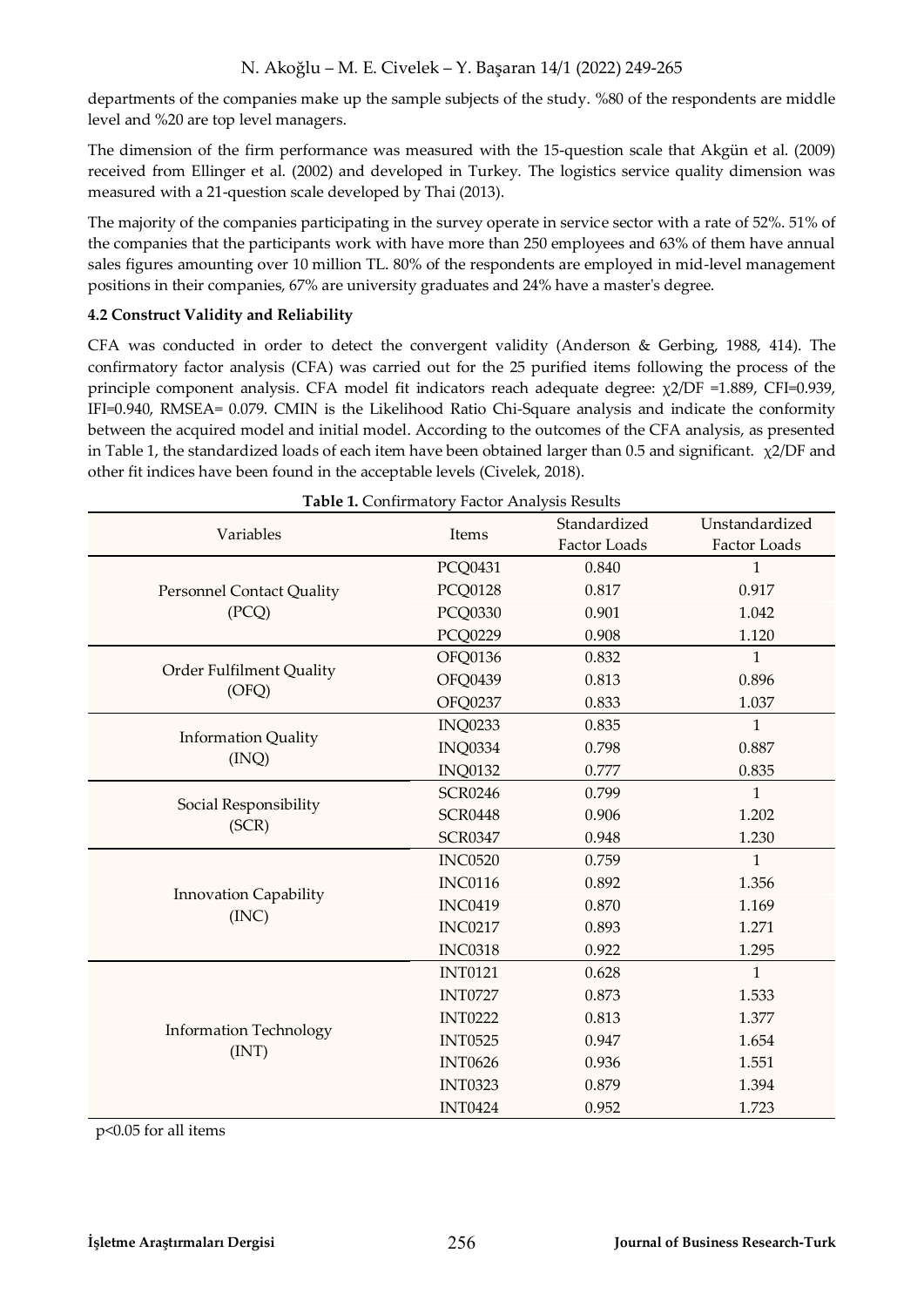The outcomes have determined the convergent validity of the scales employed in this research. For the confirmation of the discriminant validity, the AVE (Average Variance Extracted Value) has been calculated and compared to the correlation values of the constructs in the same column (Civelek, 2018). In Table 2, the values in the bracket show the square root of AVE value for each construct and are greater than the correlation values in each column. The reliability of each construct has also been tested. The composite reliability and Cronbach α values are above the threshold (i.e. 0.7) (Fornell & Larcker, 1981). Table 2 indicates composite reliabilities, Pearson correlation coefficients, average variance extracted values, Cronbach  $\alpha$  values and descriptive statistics.

| Table 2. Descriptive Statistics, Correlations and Reliability |          |          |          |          |         |
|---------------------------------------------------------------|----------|----------|----------|----------|---------|
|                                                               | 2        | 3        | 4        | 5        | 6       |
| (0.867)                                                       |          |          |          |          |         |
| $0.817*$                                                      | (0.825)  |          |          |          |         |
| $0.776*$                                                      | $0.801*$ | (0.803)  |          |          |         |
| $0.530*$                                                      | $0.572*$ | $0.649*$ | (0.886)  |          |         |
| $0.305*$                                                      | $0.421*$ | $0.332*$ | $0.212*$ | (0.868)  |         |
| $0.703*$                                                      | $0.708*$ | $0.699*$ | $0.494*$ | $0.387*$ | (0.867) |
| 0.924                                                         | 0.866    | 0.845    | 0.916    | 0.939    | 0.955   |
| 0.752                                                         | 0.682    | 0.646    | 0.786    | 0.755    | 0.753   |
| 0.922                                                         | 0.859    | 0.861    | 0.913    | 0.938    | 0.955   |
| 3.77                                                          | 3.81     | 3.71     | 3.72     | 3.86     | 3.71    |
| 0.75                                                          | 0.73     | 0.75     | 0.89     | 0.83     | 0.84    |
|                                                               |          |          |          |          |         |

 $*_{p}$  < 0.01

Note: Values in the bracket indicate the square root of AVEs.

#### **5. FINDINGS**

Research hypotheses have been tested by employing Baron & Kenny method (Baron & Kenny, 1986). In order to perform this method, three models have been needed to be tested. These three models are shown in Figure 2, Figure 3 and Figure 4, respectively. The tests for each model have been conducted with CB-SEM (Covariance Based Structural Equation Modelling). Maximum likelihood estimation has been used as the default method. Absolute and relative goodness-of-fit indices of each model have been evaluated to determine the adequate model fits. The values obtained for Model 1 are as follows: χ2/DF value is 2.003. CFI and IFI are 0.950 and 0.950, respectively. RMSEA is 0.084. For Model 2:  $\chi$ 2/DF value is 1.748. CFI and IFI are 0.979. RMSEA is 0.072. For Model 3: χ2/DF value is 1.925. CFI and IFI are 0.937 and 0.938, respectively. RMSEA is 0.080. The results are within the acceptable threshold levels (Civelek, 2018).

Baron & Kenny method initially requires that the correlation coefficients among the variables must be significant (Baron & Kenny, 1986). This is the prerequisite for the mediator variable analysis. The correlation coefficients are found significant in the analysis as shown in Table 2.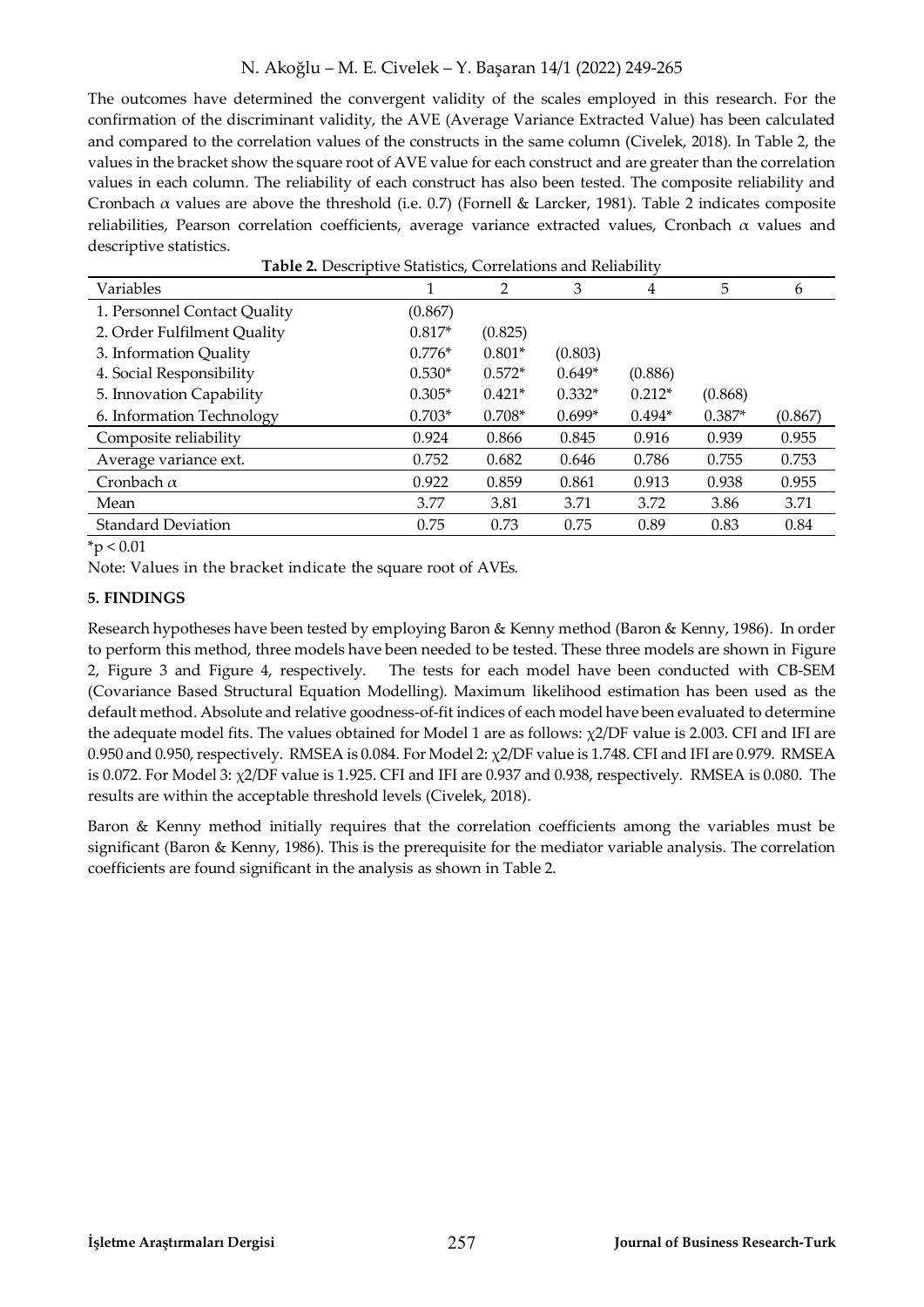



Note:  $χ2/DF = 2.003$ , CFI = 0.950, IFI = 0.951, RMSEA= 0.084 **Figure 2.** Results of SEM Analysis of Model 1



Note: χ2/DF = 1.748, CFI = 0.979, IFI = 0.979, RMSEA= 0.072 **Figure 3.** Results of SEM Analysis of Model 2

In the Table 3, test result of each model is indicated. In Table 4, the results of the research hypotheses are listed.

All the hypotheses except H4b are supported. After INT was included into the model, the relationship between INC and sub-dimensions logistics service quality decreased considerably and turned out to be insignificant except OFQ. According to the results, it is concluded that INT mediates the relationship between INC and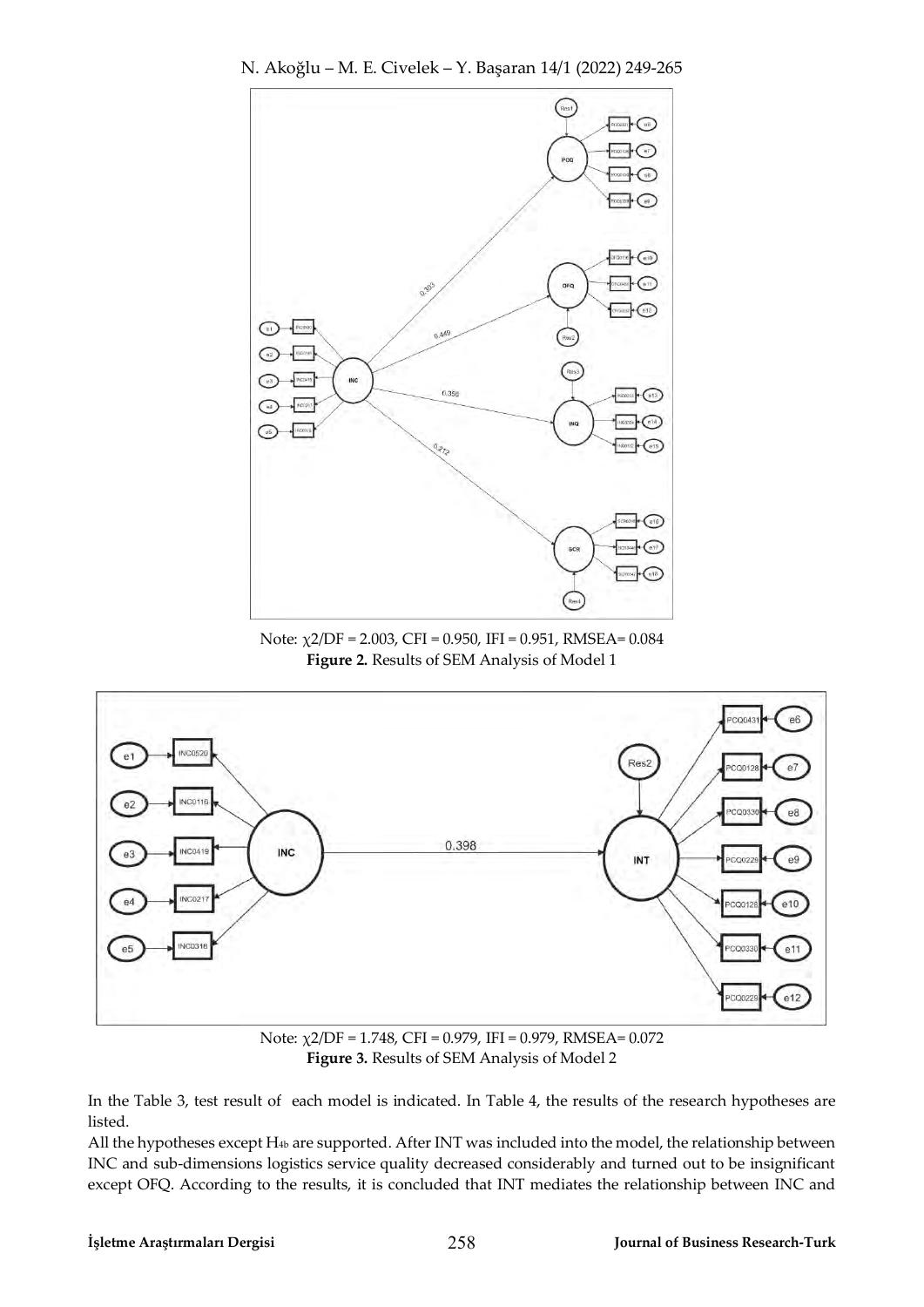PCQ, between INC and INQ, between INC and SCR. However, INT does not mediate the relationship between INC and OFQ.



Note: χ2/DF = 1.925, CFI = 0.937, IFI = 0.938, RMSEA= 0.080 **Figure 4.** Results of SEM Analysis of Model 3

| <b>Table 3.</b> Test Results of the Models |
|--------------------------------------------|
|--------------------------------------------|

| Relationships                                                                | Model 1  | Model 2  | Model 3  |
|------------------------------------------------------------------------------|----------|----------|----------|
| Innovation Capability (INC)<br>$\rightarrow$ Personnel Contact Quality (PCQ) | $0.303*$ |          | 0.019    |
| Innovation Capability (INC)<br>$\rightarrow$ Order Fulfilment Quality (OFQ)  | $0.449*$ |          | $0.170*$ |
| Innovation Capability (INC)<br>$\rightarrow$ Information Quality (INQ)       | $0.356*$ |          | 0.050    |
| Innovation Capability (INC)<br>$\rightarrow$ Social Responsibility (SCR)     | $0.212*$ |          | 0.000    |
| Innovation Capability (INC)<br>$\rightarrow$ Information Technology (INT)    |          | $0.398*$ | $0.399*$ |
| Information Technology (INT) $\rightarrow$ Personnel Contact Quality         |          |          | $0.733*$ |
| (PCQ)                                                                        |          |          |          |
| Information Technology (INT) $\rightarrow$ Order Fulfilment Quality (OFQ)    |          |          | $0.692*$ |
| Information Technology (INT) $\rightarrow$ Information Quality (INQ)         |          |          | $0.756*$ |
| Information Technology (INT) $\rightarrow$ Social Responsibility (SCR)       |          |          | $0.530*$ |
| Note: Path coefficients are standardized                                     |          |          |          |

 $*$ p < 0.01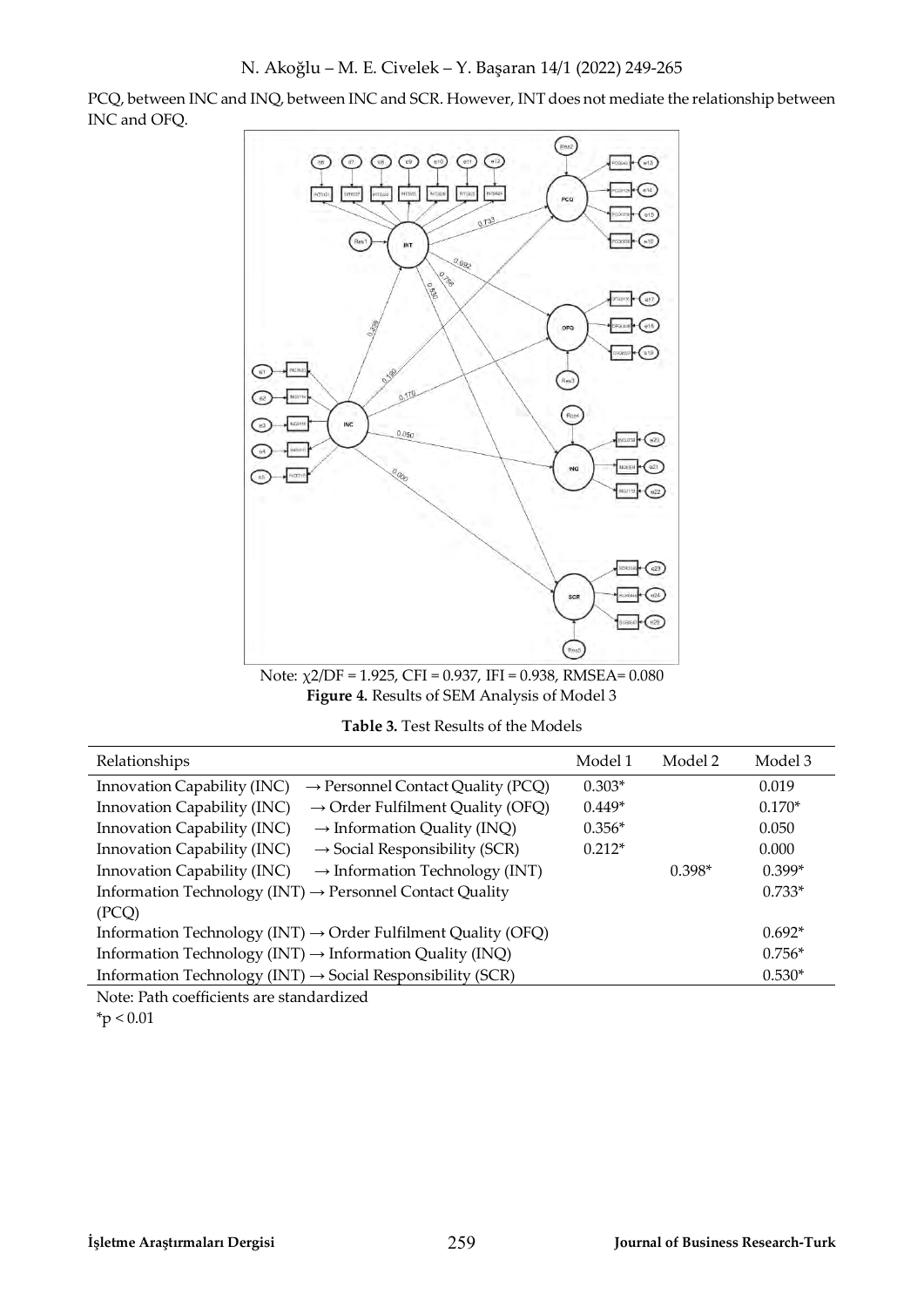|  | N. Akoğlu – M. E. Civelek – Y. Başaran 14/1 (2022) 249-265 |  |
|--|------------------------------------------------------------|--|
|--|------------------------------------------------------------|--|

| Hypotheses                                                                                                                                         | Results       |
|----------------------------------------------------------------------------------------------------------------------------------------------------|---------------|
| H <sub>1</sub> : Innovation Capability positively affects Information Technology                                                                   | Supported     |
| H <sub>2a</sub> : Information Technology positively affects Personnel Contact Quality.                                                             | Supported     |
| H <sub>2b</sub> : Information Technology positively affects Order Fulfilment Quality.                                                              | Supported     |
| H <sub>2</sub> . Information Technology positively affects Information Quality.                                                                    | Supported     |
| H <sub>2d</sub> : Information Technology positively affects Social Responsibility.                                                                 | Supported     |
| H <sub>3a</sub> : Innovation Capability positively affects Personnel Contact Quality.                                                              | Supported     |
| H3b: Innovation Capability positively affects Order Fulfilment Quality.                                                                            | Supported     |
| H <sub>3</sub> c: Innovation Capability positively affects Information Quality.                                                                    | Supported     |
| H <sub>3d</sub> : Innovation Capability positively affects Social Responsibility.                                                                  | Supported     |
| H <sub>4a</sub> : Information Technology plays a mediator role in the relationship between<br>Innovation Capability and Personnel Contact Quality. | Supported     |
| H <sub>4b</sub> : Information Technology plays a mediator role in the relationship between<br>Innovation Capability and Order Fulfilment Quality.  | Not Supported |
| H <sub>4</sub> : Information Technology plays a mediator role in the relationship between<br>Innovation Capability and Information Quality.        | Supported     |
| H4d: Information Technology plays a mediator role in the relationship between<br>Innovation Capability and Social Responsibility.                  | Supported     |
| Note: Path coefficients are standardized                                                                                                           |               |

#### **Table 4.** Results of the Hypotheses

 $*_{p} < 0.01$ 

## **6. DISCUSSION AND CONCLUSION**

Today, not only manufacturing companies, but also service companies have begun to regard quality service as a condition for success. In the worldwide market and under the conditions of increasing competition, to increase the service quality by providing customer-oriented service with the priority of customer satisfaction are also the main objectives of service businesses. Since all logistics activities are services, all logistics processes should be evaluated in the light of service quality. Logistics service quality has an increasing importance day by day due to its ability to affect customer satisfaction directly, thus profit and the performance of the entire organization (Water, 2003).

Logistics services are an element that provides value in supply chain management. Innovative developments in chain links will increase logistics performance and service quality (Burmaoglu, 2012). Innovative applications will provide competitiveness by improving logistics services and strengthening customer relations (Bolton, Grewal, & Levy, 2007). While innovation allows companies to increase their product and service quality, compete in global markets and minimize costs, with the increasing need of service activities of societies, innovation is becoming one of the most important issues in service sector (Toivonen and Tuominen, 2009).

This study aims to reveal the role of information technology use in supply chain innovation and logistics service quality. In this study, a questionnaire was applied to the companies operating in service sector, and the effect of the use of innovation and logistics information technologies on the quality of logistics service was investigated. Analyzes were made based on the data collected from 144 companies. As a result of the structural equation model analysis, it was determined that the innovation and use of logistics information technologies affected the logistics service quality positively.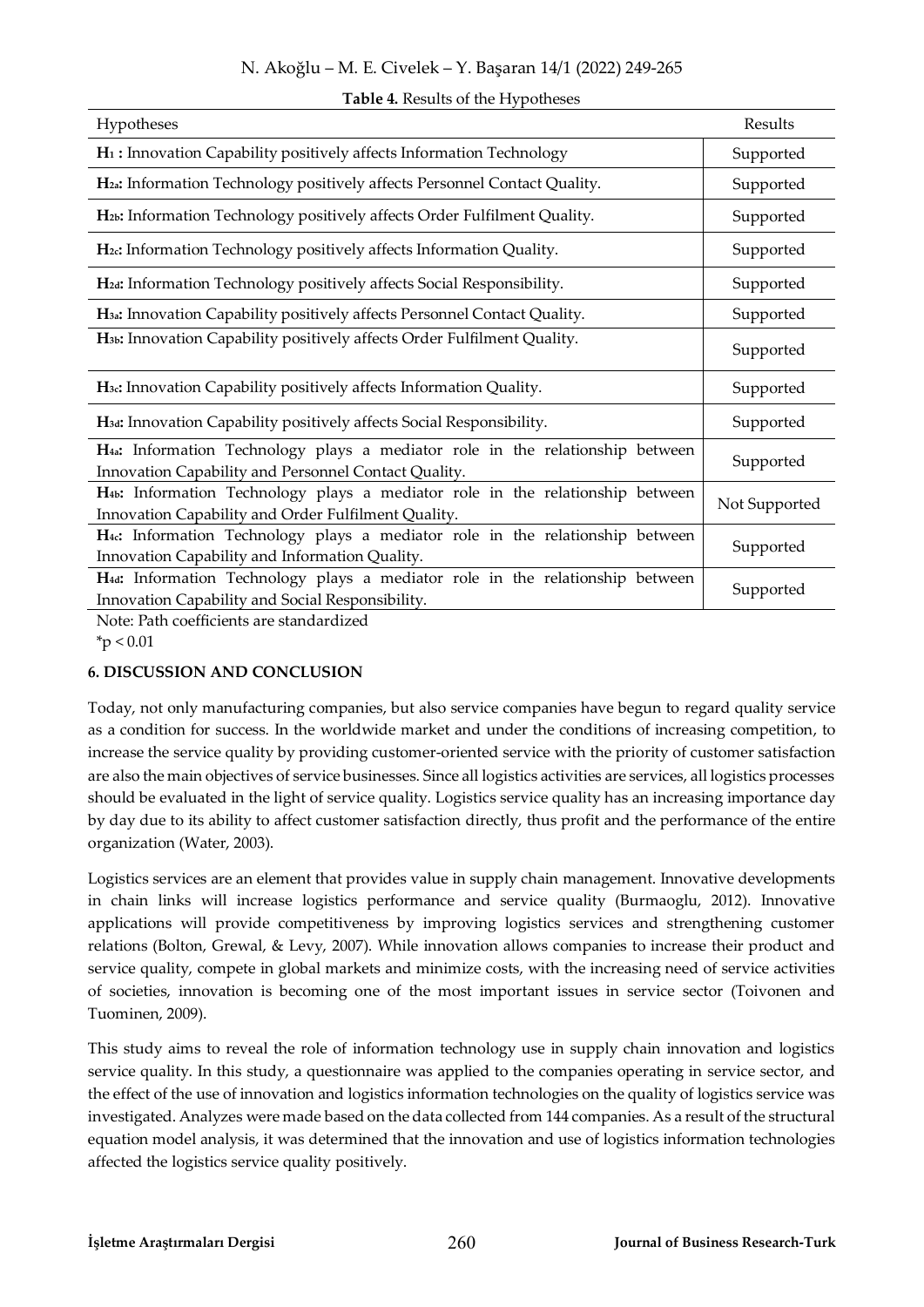The findings obtained at the end of the research are compatible with other studies in the literature. This research has important managerial implications. The results of this research have revealed the role of information technologies in the efficient use of innovation capacity for companies operating in logistics sector. Information technologies play a key role in the relationship between innovation and logistics service quality. During the research phase, links were established between some theories and approaches. In this way, different approaches were evaluated from a holistic perspective. The research question of the study was answered according to the method used and the findings obtained. All the hypotheses except H4b were supported in the findings of the study. After the inclusion of INT in the model, the relationship between INC and logistics service quality sub-dimensions decreased significantly and became insignificant outside OFQ. From the results, it was concluded that INT mediates the relationship between INC and PCQ, between INC and INQ, between INC and SCR. However, INT does not mediate the relationship between INC and OFQ.

According to the results, it has been determined that information technologies have a mediator effect between innovation in the supply chain and logistics service quality. One of the limitations of the study is that there is no distinction between companies receiving logistics services and companies providing logistics services. The scope of the study can be expanded by making this distinction in future studies.

#### **REFERENCES**

Afuah, A. (2009). Strategic innovation. New York: Routledge.

- Akgün, A., Keskin, H., Byrne, J. (2009). Outsourcing: organizational emotional capability, product and process innovation and firm performance: an emprical analysis. Journal of Engineering and Technology Management, 26, 103-130.
- Akın, H. (1998). Bilişim teknolojilerinin evrimi ve bilişim teknolojilerinin çağdaş işletmelerde stratejik yönetim üzerindeki etkileri. Çukurova Üniversitesi İİBF Dergisi, 8(1).
- Anderson, J., & Gerbing, D. (1988). Structural Equation Modeling in Practice: A Review and Recommended Two-Step Approach. Psychological Bulletin, 103, 411-423.
- Aslan, H., Taşçı, H., & Yıldız, B. (2018). Lojistik hizmet kalitesi ve lojistik bilgi teknolojisinin lojistik ve firma performansı üzerindeki etkisi. Journal of Current Researches on Social Sciences, 8(1), 344-347.
- Azevedo, G., Ferreira, S., & Leitão, J. (2007, 01 06). The role of logistics' information and communication technologies in promoting competitive advantages of the firm. Munich Personal RePEc Archive. Garrido Azevedo, Susana; Ferreira, Jo˜ao and Leit˜ao, Jo˜ao University of Beira Interior.
- Babacan, M., & Onat, F. (2002). Postmodern pazarlama perspektifi. Ege Akademik Bakış Dergisi, 2(1), 11-19.
- Barnatt, C. (1996). Management strategy and information. London: First Edition, International Thomson.
- Barney, J. B., Mata, ,. F., & Fuerst, W. L. (1995). Information technology and sustained competitive advantage: a resource-based analysis, MIS quarterly. Management Information Systems Research Center, University of Minnesota.
- Baron, R., & Kenny, D. (1986). The Moderator Mediator Variable distinction in Social Phychological Research: Conceptual, strategic and statistical Consideration. The Moderator - Mediator Variable distinction in Social Phychological ResearchJournal of Personality and Social Phychology, 1173-1182.
- Beamon, B. (1999). Designing the green supply chain. Logistics Information Management, 12(4), 332-342.
- Benjamin, R., & Wigand, R. (1995). Electronic markets and virtual value chains on the information highway. Sloan Management Review, 36(2), 62–72.
- Bharadwaj, A. (2000). A Resource-Based perspective on information technology capability and firm performance: An empirical investigation. MIS Quarterly, 24(1), 169−196.
- Bienstock, C., Royne, M., Sherrellb, D., & Stafford, T. (2008). An expanded model of logistics service quality: Incorporating logistics information technology. Int. J. Production Economics, 205–222.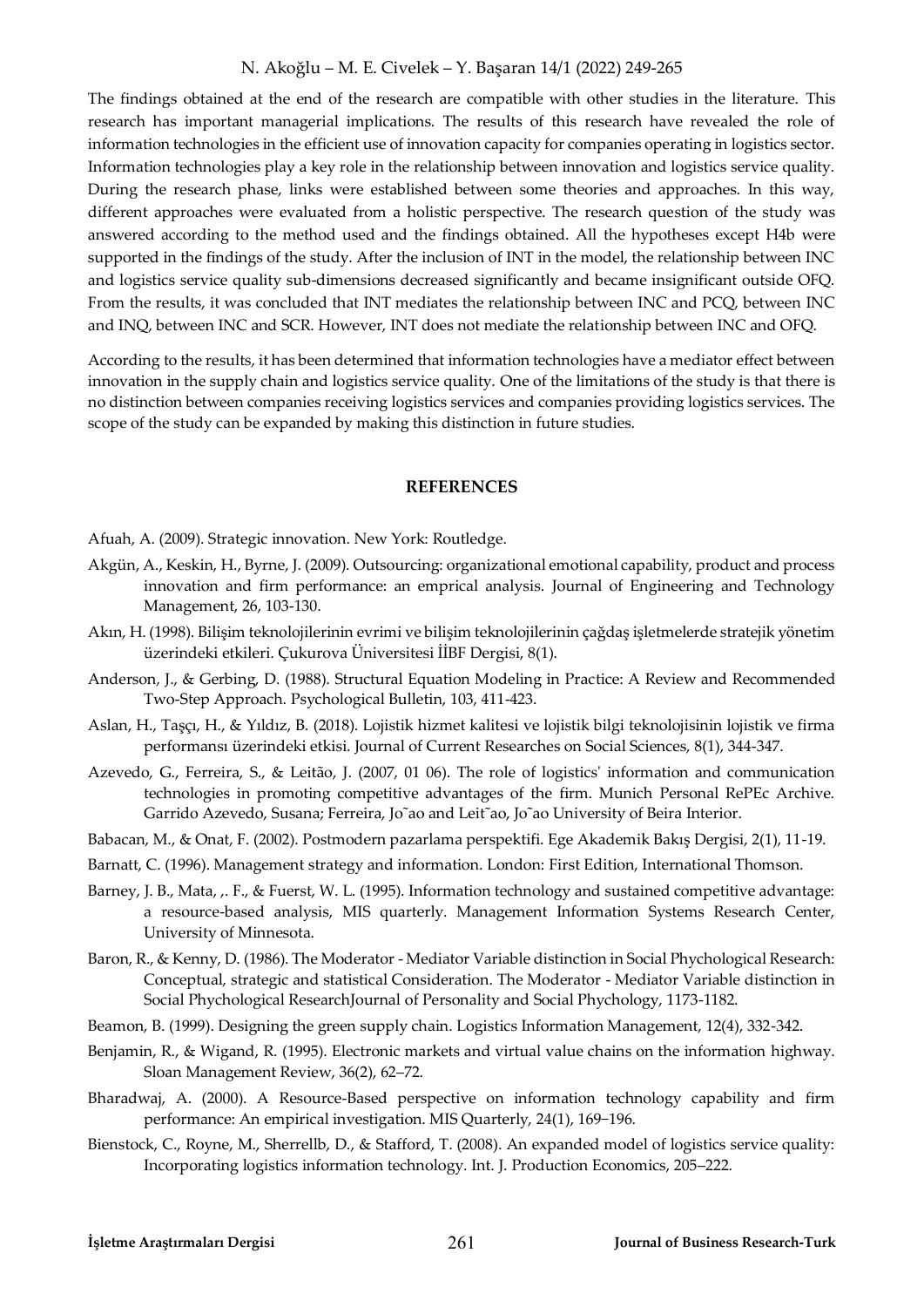- Bigliardi, B. (2013). The effect of innovation on financial performance: A research study involving SMEs. Innovation, 15(2), 245-255.
- Bolton, R., Grewal, D., & Levy, M. (2007). Six strategies for competing through service: An agenda for future research. Journal of Retailing, 83(1), 1-4.
- Bommer, M., & Jalajas, D. (2002). The innovation work environment of HighTech smes in the USA and Canada. R&D Management, 32(5), 379-386.
- Bowersox, D., & Daugherty, P. (1995). Logistics paradigms: the impact of information technology. Journal of Business logistics, 16(1), 65-80.
- Bresnahan, T., Brynjolfsson, E., & Hitt, L. (2002). Information technology, workplace organization and the demand for skilled labor: firm−level evidence. Quarterly Journal of Economics, 117(1), 339–376.
- Burmaoğlu, S. (2012). Ulusal inovasyon göstergeleri ile ulusal lojistik performans arasındaki ilişki: AB ülkeleri üzerine bir araştırma. Ege Akademik Bakış, 12(2), 193-208.
- Butz, H. J., & Goodstein, L. (1996). Measuring customer value: gaining the strategic advantage. Organizational Dynamics, 24, s. 63-77.
- Byrne, B. M. (2010). Structural Equation Modeling with AMOS. New York: Routledge Taylor & Francis Group.
- Campos, D., & No´brega, K. (2009). Importance and the zone of tolerance of customer expectations of fast food services. Journal of Operations and Supply Chain Management, 2(2), 56–71.
- Christopher, M. (1993). Logistics and competitive strategy. European Management Journal, 11(2), 258-261.
- Christopher, M. (1998). Logistics and supply chain management. Second Edition,Prentice Hall.
- Civelek, M. (2018). Essentials of Structural Equation Modeling. Lincoln: University of Nebraska Lincoln-Zea Books.
- Closs, J., Goldsby, J., & Clincton, R. (1997). Information technology influence on world class capability. International Journal of Physical Distribution and Logistics Management, 27(1), 4-17.
- Damanpour, F. (1987). Theadoptionoftechnological, administrative, and ancillary innovations:impactoforganizationalfactors. Journal of Management, 13(4), 675–688.
- DeGroote, S., & Marx, T. (2013). The impact of IT on supply chain agility and firm performance: An empirical investigation. International Journal of Information Management, 33(6), 909−916.
- Demir, M. (2013). Çağdaş lojistik uygulamaları", Anadolu Üniversitesi. Eskişehir: AÖF Yayınları.
- Dodgson, M., Gann, D., & Salter, A. (2008). The management of technological innovation: strategy and practice. New York: Oxford University Press on Demand.
- Dong, S., Xin Xu, S., & Xiaoguo Zhu, K. (2009). Information technology in supply chains: The value of IT-Enabled resources under competition. Information Systems Research, 26(2), 211-221.
- Dougherty, P., Stank, T., & Rogers, D. (1996). Third party logistics service providers: purchasers' erceptions. International Journal Of Purchasing And Materials Management, 32(2), 24.
- Eriş, E. (2008). Lojistik sektöründe pazar yönlü-öğrenme yönlü olmave yenilikçiliğin işletme performansına etkisi üzerine bir araştırma . Doktora Tezi. T.C. Dokuz Eylül Üniversitesi Sosyal Bilimler Enstitüsü İşletme Anabilim Dalı .
- Fornell, C., & Larcker, D. (1981). Evaluating Structural Equation Models with Unobservable Variables and Measurement Error. Journal of Marketing Research, 18(1), 39-50.
- Founou, R. (2002). The role of IT in logistics competitive advantage or strategic necessity? 2nd Swiss Transport Research Conference, (s. 1-21). Swiss.
- Galanakis, K. (2006). Innovation process. Make sense using systems thinking. TECHNOVATION, 26(11), 1222- 1232.
- Gao, D., Xu, Z., Ruan, Y., & Lu, H. (2017). From a systematic literature review to integrated definition for sustainable supply chain innovation. Journal of Cleaner Production, 142, 1518-1538.
- Glenn, R., Genchev, S., & Daugherty, P. (2005). The role of resource commitment and innovation in reverse logistics performance. International Journal of Physical Distribution and Logistics Management, 35(4), 233-257.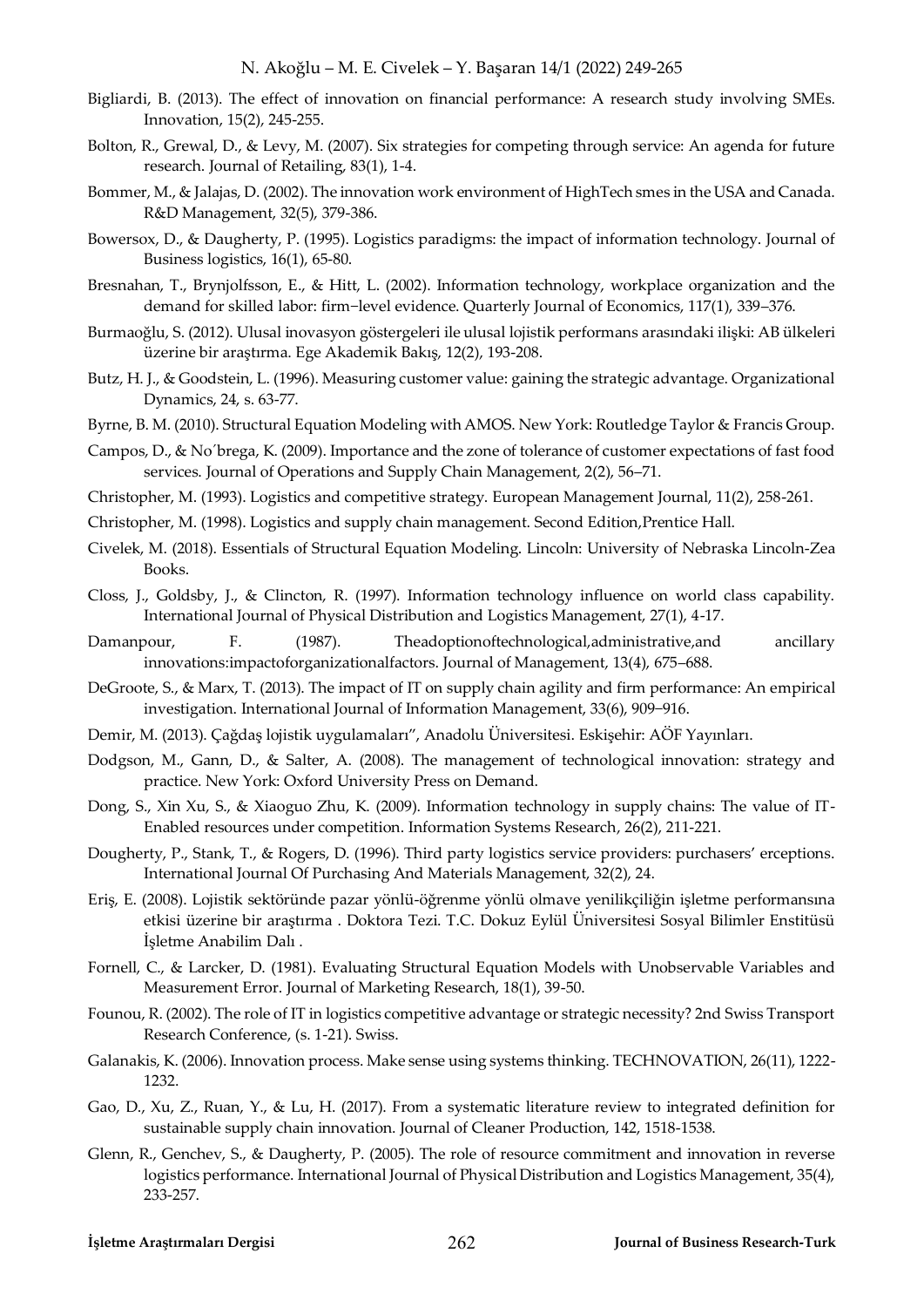- Gotzamani, K., Longinidis, P., & Vouzas, F. (2010). The logistics services outsourcing dilemma: quality management and financial performance perspectives. Supply Chain Management: An International Journal, 15(6), 438-453.
- Gray, J., Matear, S., & Matheson, P. (2000). Improving the performance of hospitality firms. International Journal of Contemporary Hospitality Management, 12(3), 149 – 155.
- Grönroos, C. (1984). A service quality model and its marketing implications. European Journal of Marketing, 18(4), 36-45.
- Gulc, A. (2017). Models and methods of measuring the quality of logistic service. Procedia Engineering, 182,  $255 - 264.$
- Gunasekaran, A., & Ngai, E. (2004). Information systems in supply chain integration and management. European Journal of Operational Research, 159, 269.
- Han, J., Trienekens, J., & Omta, S. (2009). Integrated information and logistics management, quality management and firm performance of pork processing industry in China. British Food Journal, 111(1), 9-25.
- Hurley, R., & Hult, G. (1998). Innovation, market orientation, and organizational learning: an integration and empirical examination. Journal of Marketing, 62(3), 42-54.
- Hübner, D. (2007). Innovative strategies and actions- results from 15 years of regional experimentation. European Comission Working Document.
- Jiménez-Jimenez, D., Sanz Valle, R., & Hernandez-Espallardo, M. (2008). Fostering innovation: the role of market orientation and organizational learning. European Journal Of Innovation Management, 11(3), 389-412.
- Jin-bo, S., Da-Shuang, D., & Yan-qui, S. (2006). The relationship between change of organizational structure and implementation of advanced manufacturing technology: An empirical study. International Conference on Management Science & Engineering, (s. 782-786).
- Kearns, G., & Lederer, A. (2003). A Resource-Based view of strategic IT alignment: How knowledge sharing creates competitive advantage. Decision Sciences, 34(1), 1-29.
- Keen, P. (1993). Information technology and the management difference: a fusion map. IBM Systems Journal, 32, 17-39.
- Krauth, E., Moonen, H., Popova, V., & Schut, M. (2005). Performance measurement and control in logistics service providing. International Conference on Enterprise Information Systems, 2, 239-247.
- Lalonde, B., & Master, J. (1994). Emerging logistics strategies blueprint for next century. International Journal of Physical Distribution and Logistics Management, 24(7), 35-47.
- Lau, L., & Tokutsu, I. (1992). The impact of computer technology on the aggregate productivity of the United States: an indirect akpproach. Unpublished paper. Stanford University.
- Lindberg, A., & Götberg, A. (2016, June). Radical Supply Chain Innovation -Developing a Generic and Actionable Framework. LU Engineering Logistics / Industrial Engineering and Management. Lund University.
- Lumpkin, G., & Gregory, G. (1996). Clarifying the entrepreneurial orientation construct and linking it to performance. The Academy of Management Review, 21(1), 135-172.
- Manochehri, N., Al-Esmail, R., & Ashrafi, R. (2012). Examining the impact of information an communication technologies (ICT) on enterprise practices: a preliminary perspective from Qatar. The Electronic Journal on Information Systems in Developing Countries, 51(3), 1–16.
- Matolcsy, P., Booth, P., & Wieder, B. (2005). Economic benefits of enterprise resource planning systems: some empirical evidence. Accounting and Finance, 45, 439-456.
- Mentzer, J., Daniel, J., & Kent , J. (1999). Developing a logistics service quality scale,. Journal of Husmess Logistics, 20(1), 9-32.
- Meydan, C. H., & Şen, H. (2011). Yapısal Eşitlik Modellemesi AMOS Uygulamaları. Ankara: Detay Yayıncılık.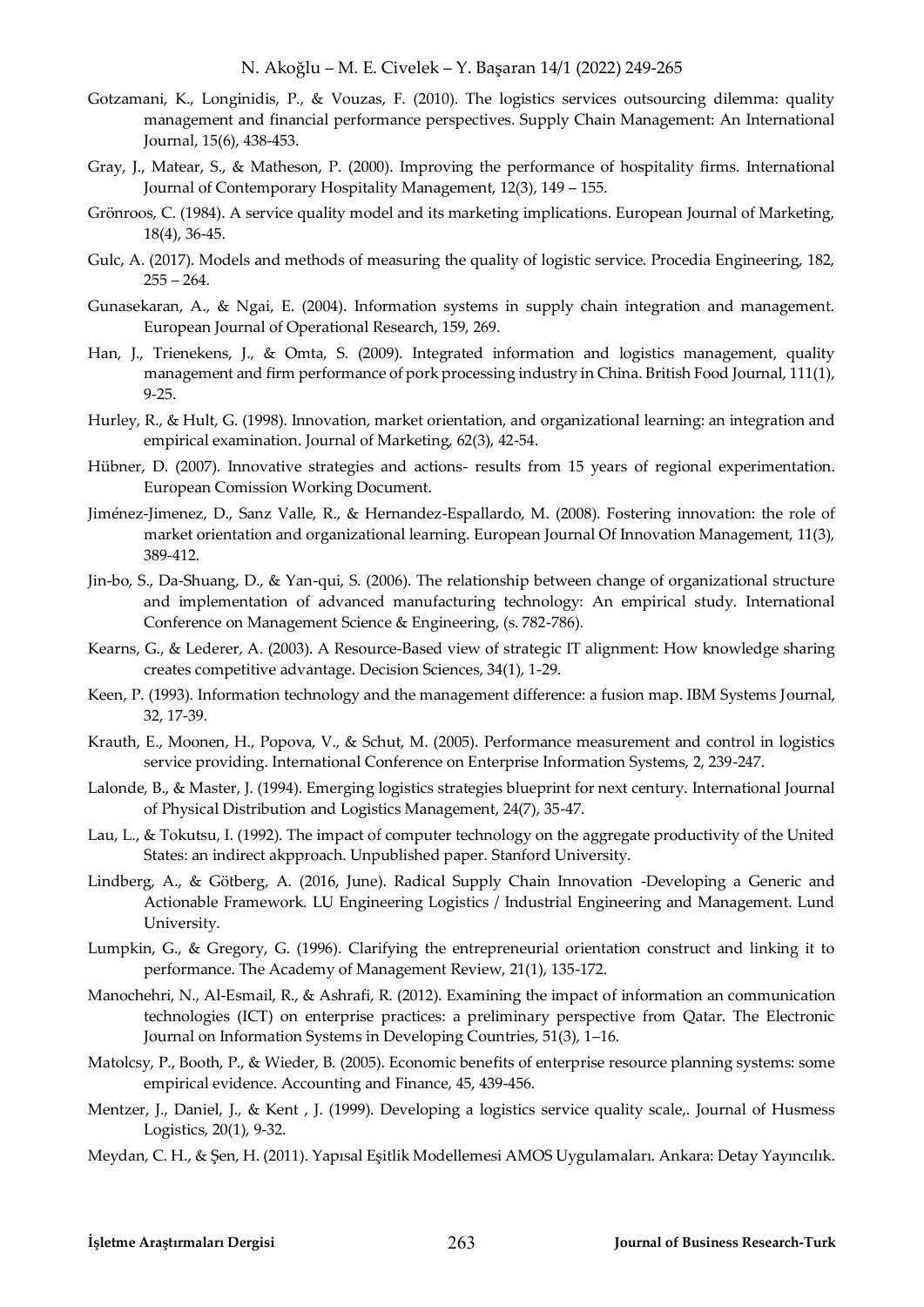- Ollo-López, A., & Aramendía-Muneta, M. (2012). ICT impact on competitiveness, innovation and environment. Telematics and Informatics, 29(2), 204-210. Mart 28, 2020 tarihinde http://dx.doi.org/10.1016/j.tele.2011.08.002. adresinden alındı
- Panayides, P. M., & Lun, Y. H. V. (2009). The impact of trust on innovativeness and supply chain performance. Intern. Journal of Production Economics, 122(1), 35–46. doi:10.1016/j.ijpe.2008.12.025
- Papazoglou, M., & Tsalgatidou, A. (2000). Business-to-business electronic commerce issues and solutions. Decision Support Systems, 29.
- Parasuraman, A., Zeithaml, V., & Berry, L. (1985). A conceptual model of service quality and its implications for future reserch. Journal of Marketing, 49, 41-50.
- Peppard, J. (1993). IT strategy for business. New York: Pitman Publishing.
- Porter, M. (1985). Competitive advantage: creating and sustaining superior performance. New York: The Free Press.
- Porter, M. (1991). The competitive advantage of nations. The MacMillan Press Ltd.
- Porter, M., & Millar, V. (1985, July-August). How information gives you competitive advantage. Harvard Business Review, 149-160.
- Prahalad , C., & Krishnan, M. (1999). The new meaning of quality in the information age. Harvard Business Review, 109-18.
- Santhanam, R., & Hartono, E. (2003). Issues in linking information technology capability to firm performance. MIS Quarterly, 27(1), 125-153.
- Savitskie, K. (2007). Internal and external logistics information technologies: the performance impact in an international setting. International Journal of Physical Distribution & Logistics Management, 37(6), 454-468.
- Schumpeter, J. (1934). The Theory Of Economic Development. New York: Oxford University Pres.
- Schumpeter, J. (1942). Capitalism, socialism and democracy(5th ed.). New York: NY: Harper and Brothers.
- Silva, E. (2001). On information technology investment. External report, Kungal Tekniska Högskolan (KTH), Department of industrial information and control systems. Stockholm, Sweden: Royal Institute of Technology.
- Tadejko, P. (2015). Application of internet of things in logistics current challenges. Economics and Management, 7(4).
- Thai, V. (2013) Logistics service quality: conceptual model and emprical evidence. International Journal of Logistics Research and Aplications: A Leading Journal of Supply Chain Management, 16(2), 114-131.
- Toivonen, M., & Tuominen, T. (2009). Emergence of innovations in services. The Service Industries Journal, 29(7), 887-902.
- Türk Dil Kurumu Sözlükleri. (tarih yok). Türk Dil Kurumu Sözlükleri Web Sitesi: https://sozluk.gov.tr/ adresinden alındı
- Uzun, A. (2001). Technological innovation activities in Turkey: The case of manufacturing industry. Technovation, 21(3), 1995-1997.
- Wallenburg, C. (2009). Innovation in logistics outsourcing relationships: proactive improvement by logistics service providers as a driver of customer loyalty. Journal of Supply Chain Management, 45(2), 75-93.
- Waters, D. (2003). Logistics: An introduction to supply chain management (1 b.). New York: Palgrave Macmillan.
- Wisner, J. (2003). A structural equation model of supply chain management strategies and firm performance. Journal of Business logistics, 24(1), 1-26.
- Yang, C., Marlow, P., & Lu, C. (2009). Assessing resources, logistics service capabilities, innovation capabilities and the performance of container shipping services in Taiwan. International Journal of Production Economics, 122(1), 4-20.